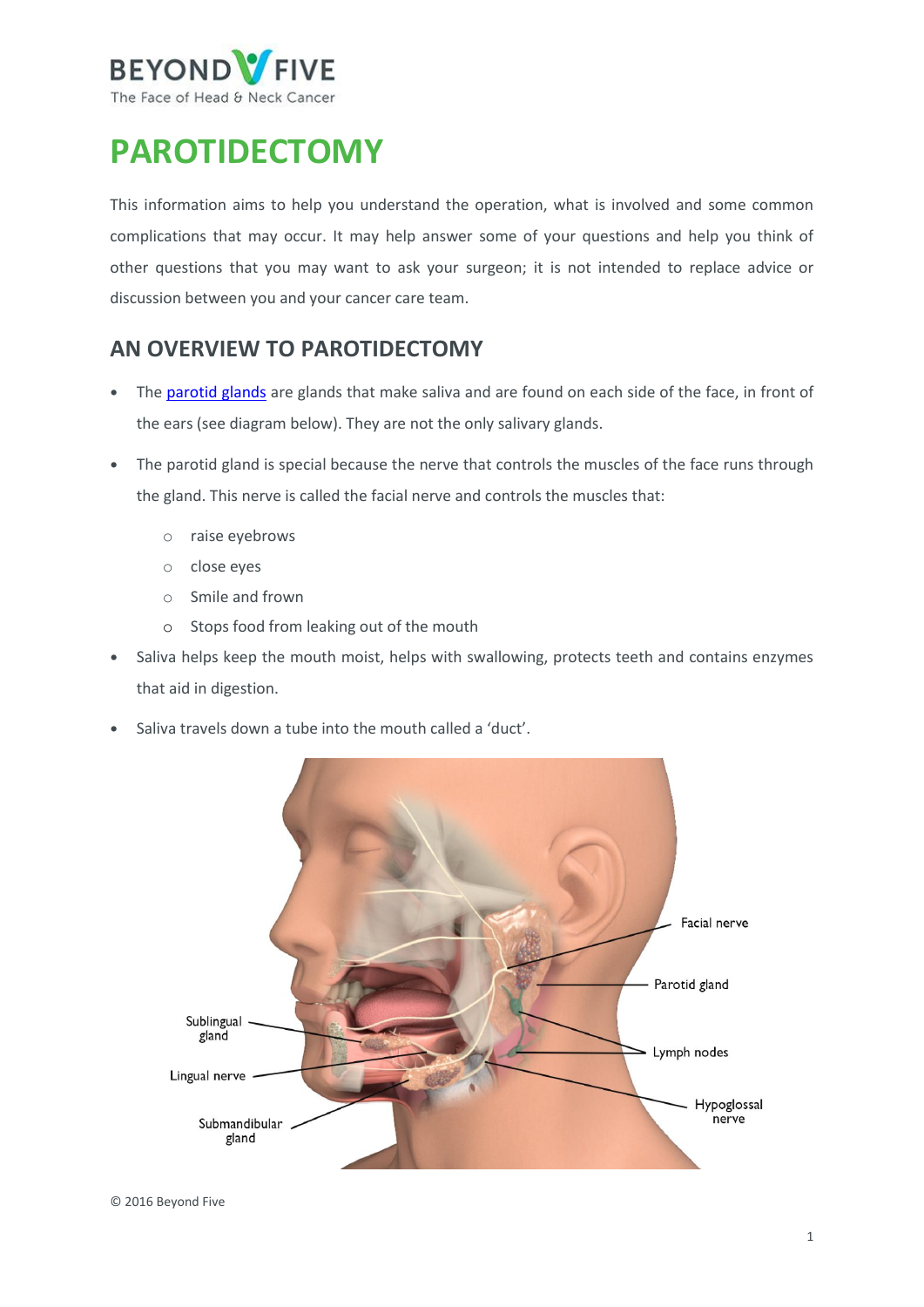

- **•** A parotidectomy is the removal of some or all of a parotid gland. The operation is tailored to each person's needs and only some of the parotid may be removed depending on where the tumour has grown.
- **•** As there are many salivary glands in the head and neck, saliva can still be produced after a parotidectomy.
- **•** The tissue on the outer aspect of the facial nerve is called the superficial part and the tissue on the inner aspect is called the deep part of the parotid.
	- o Surgery to remove a tumour on the outside of the facial nerve is called a superficial parotidectomy.
	- $\circ$  If tissue has to be removed from the deep part, the surgery may be very challenging and take much longer.
	- o Sometimes the facial nerve has to be removed because a cancer has grown into the nerve. This is called facial nerve sacrifice or radical parotidectomy. You may want to download information about facial nerve sacrifice, which is available on the Beyond Five [website.](http://www.beyondfive.org.au/)

### **WHY IS A PAROTIDECTOMY NEEDED**

- **•** A parotidectomy is most often done to remove a tumour from the parotid gland. Most parotid tumours are benign but cancers also grow in the parotid and are more likely to affect the facial nerve.
- **•** The tumour together with an area of normal-appearing tissue is removed, to reduce the chance of any tumour cells being left behind. If the tumour is a cancer, then sometimes the lymph nodes in the neck will also be removed at the same time. This is called a [neck dissection.](/getmedia/82225bb5-4305-42a2-a59c-276801f348bf/Beyond-Five-Neck-Dissection-FINAL-PDF-290317.aspx) You may want to download information on neck dissection, which is available on the [Beyond Five website.](http://www.beyondfive.org.au/)
- **•** If a cancer is large or affects the facial nerve, then sometimes the bone behind the ear needs to be removed and/or reconstructive surgery is necessary. More information regarding this can be found i[n facial nerve sacrifice,](/getmedia/efccffe8-b6ca-4af8-bba1-1de6a130eca9/Beyond-Five-Facial-nerve-FINAL-PDF-211016.aspx) [temporal bone resection](/getmedia/c4b8843f-de50-4872-b8ca-5f80e522fcd5/Beyond-Five-Lateral-Temporal-Bone-FINAL-PDF.aspx) and [free flap reconstruction.](/getmedia/2c77c17c-fe9b-4450-bbf0-46c940b8f565/Beyond-Five-Soft-tissue-free-flap-FINAL-PDF-241016.aspx)
- **•** Tissue removed from the parotidectomy will be examined in detail by a specialist pathologist, under a microscope to look for cancer cells and to determine whether additional treatment, such as radiation therapy, may be necessary. Through this examination, the cancer can be accurately [staged.](https://www.beyondfive.org.au/Diagnosis/Understanding-diagnosis/Staging-and-grading.aspx) Further information about staging of cancer is available on the [Beyond Five website.](http://www.beyondfive.org.au/)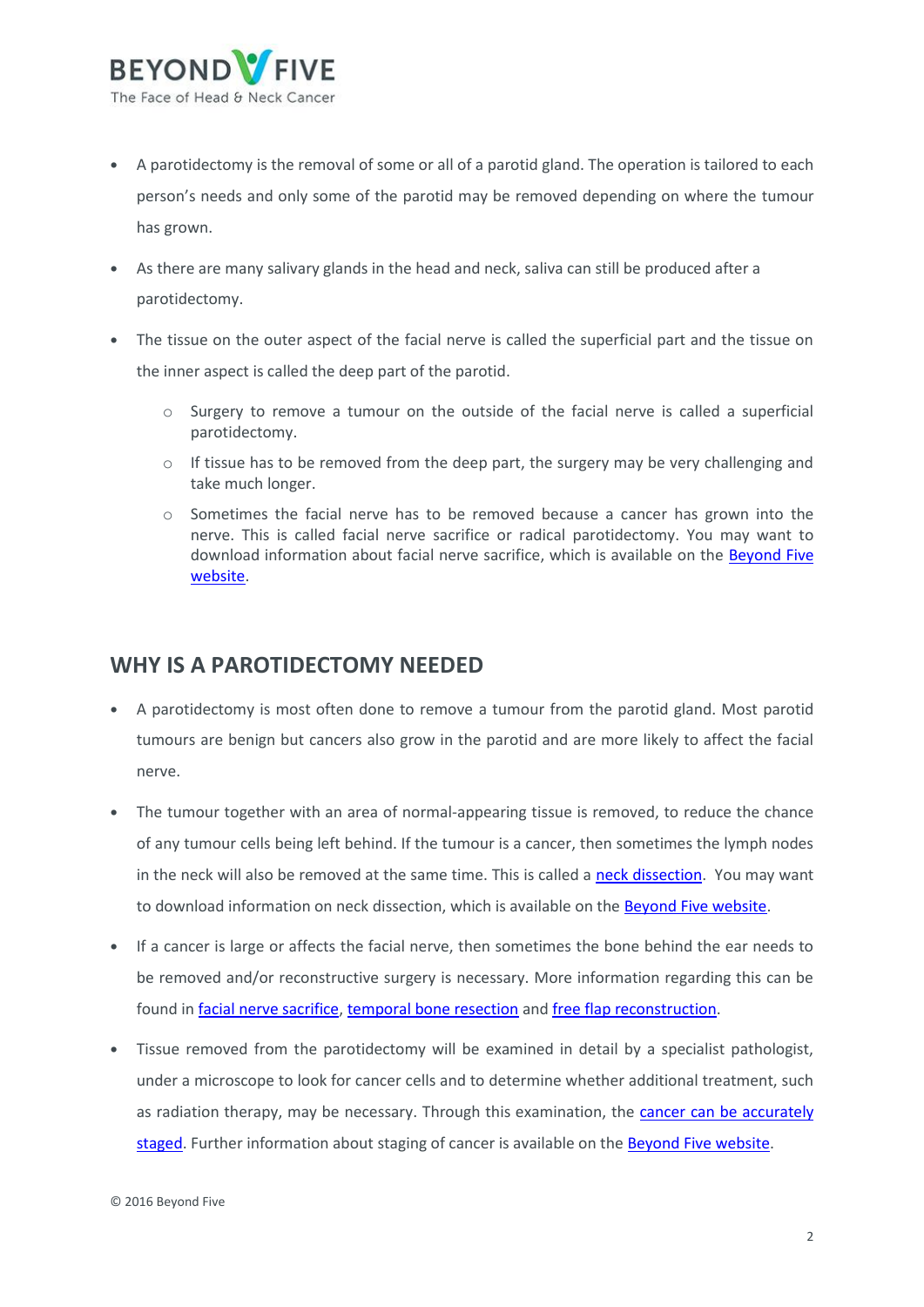

### **HOW TO PREPARE FOR THE OPERATION**

#### **Before the operation**:

- You will need to fast (have nothing to eat or drink) for 6 hours before your operation (unless advised differently by your surgeon or anaesthetist) because the parotidectomy is performed under a general anaesthetic (you will be asleep and will not remember what happens during the operation).
- Your surgeon will explain the details of your operation. Be sure to bring up any questions or concerns, and share your needs and wishes with the team (see box).
- **•** You should speak to your doctor about how to manage aspects of your lifestyle, such as smoking, drinking alcohol and chronic conditions (e.g. diabetes and obesity) that may increase the risk of complications.
	- o If you take blood thinning medication for a heart condition or blood clots (such as warfarin, Plavix, aspirin or Pradaxa®), make

**Possible questions that you may want to ask your cancer care team** 

- How long will it take before I can eat again?
- What kinds of food should I eat after the operation?
- What will I look like after the surgery?
- Will I need any reconstructive surgery?
- What will happen if the nerve to my face is affected by the surgery?
- Will my hearing be affected? Additional questions are listed at the end of this factsheet.

sure your surgeon is aware. Some of these medications need to be stopped more than a week before the operation. Sometimes a short-acting blood thinner (such as Clexane®) is used before and after the surgery.

**•** Talk to your surgeon and [cancer care team](https://beyondfive.org.au/Diagnosis/The-cancer-care-team.aspx) about any likely side effects to expect following the operation. You may find it useful to talk to a dietitian, speech pathologist or specialist head and neck nurse about these issues.

Visit the **Beyond Five website** for further information on the health professionals who may be part of your [cancer care team](https://beyondfive.org.au/Diagnosis/The-cancer-care-team.aspx)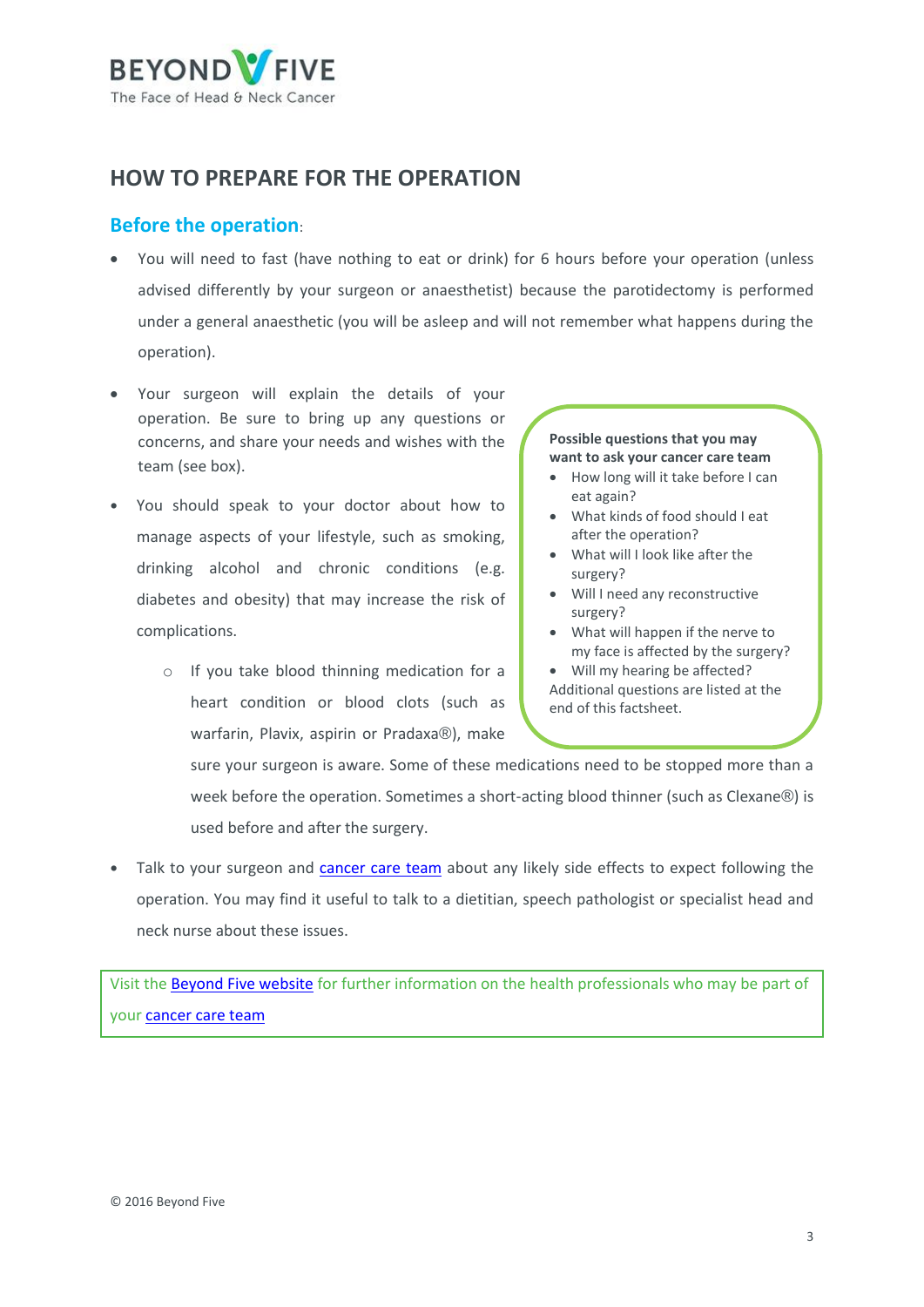

# **WHAT TO EXPECT DURING THE OPERATION**

- **•** The operation usually takes about 2 hours, depending on how complex your operation may be. In some cases, the parotidectomy may be part of another operation.
- **•** The surgeon will make a cut (incision) in front of your ear and down into the neck. The most common cut made follows a skin crease and usually heals very well so the scar is difficult to see. The cut will be longer if the lymph nodes in neck also need to be removed.
- **•** During the operation, the surgeon will find the facial nerve and very carefully remove the tumour from around it.
- **•** A nerve monitor may be used during the operation to help the surgeon protect the facial nerve. This involves placing small needles around the mouth and eye whilst under general anaesthetic.

# **WHAT TO EXPECT AFTER THE OPERATION**

- **•** After the operation, once you are fully awake, you will be moved to a bed the hospital or intensive care unit (if you have a major operation).
- **•** You will have surgical drains coming from the cut to allow blood or lymphatic fluid to escape and prevent swelling. These will be removed before you go home.
- **•** Dressings will be checked and changed if needed.
- **•** You may have a drip in your arm to give you fluid until you are able to drink.
- **•** There is usually not much pain after parotidectomy but your anaesthetist and surgical team may give you medicine to help control any pain and nausea after the operation. Usually the skin around the wound will feel numb.
- **•** Most patients stay in hospital for 1–2 days; if the parotidectomy is part of a more major procedure, you may need to stay in hospital for a longer period, usually 1–2 weeks.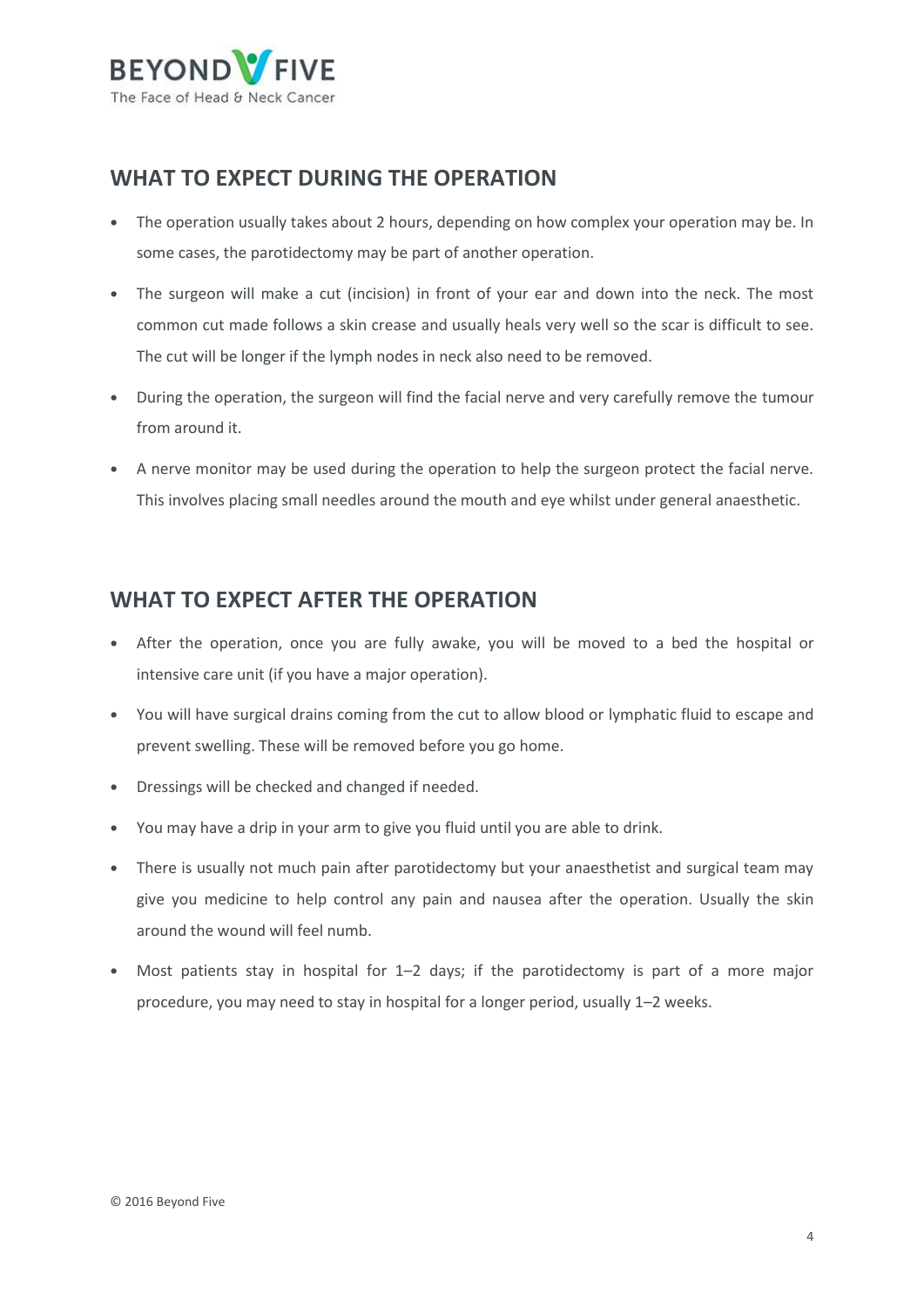

# **POSSIBLE RISKS OF PAROTIDECTOMY**

All operations carry some risks such as blood clots, wound infections, bleeding, chest infection, adverse reactions to anaesthetic, and other complications. These risks will be explained by your cancer specialist and anaesthetist.

Your doctor will explain details of the operation, general risks and side effects of the operation, they may recommend:

- **•** stopping blood thinners (e.g. aspirin) before surgery to reduce the risk of bleeding
- **•** a blood thinner (called heparin) may be injected before and after surgery to reduce the risk of blood clots
- **•** antibiotics to reduce to risk of wound infection
- **•** early mobilisation to reduce the risk of blood clots and chest infection
- **•** special stockings to reduce the risk of blood clots.

#### **Risks specific to parotidectomy:**

Parotid surgery is very safe; however there are **three specific** complications to be aware of:

- **• Facial weakness (palsy):** The facial nerve is responsible for all of the movement in the face including the muscles that raise the eyebrows, close the eyes and make your smile.
	- o The facial nerve runs through the middle of the parotid gland and divides into many branches within the gland. If this nerve or one of its branches is injured you may be unable to smile, frown, close your eye, raise your eyebrow or form a seal with your lips when you eat or drink (on the affected side of your face). This is called a facial palsy and in most cases it gets better over a few weeks or months. Sometimes the nerve cannot be saved and must be removed due to the tumour growing around it. Visit the **Beyond Five** [website](http://www.beyondfive.org.au/) to download information on facial nerve sacrifice.
	- $\circ$  The most susceptible branch of the facial nerve is the one which pulls down the lower lip when the mouth is wide open, or when you smile. However, the most important branch is the one to the eye. If this is not working you may be unable to close your eye or protect your eye with tears. It is very important for patients who cannot close their eye to do three things:
	- o Use regular lubricating drops every hour (e.g. Systane®, Polytears®)
	- o Put eye lubricant gel in at night (e.g. Lacrilube®)
	- o Tape or pad the eye shut at night (use non-irritating tape, e.g. Micropore)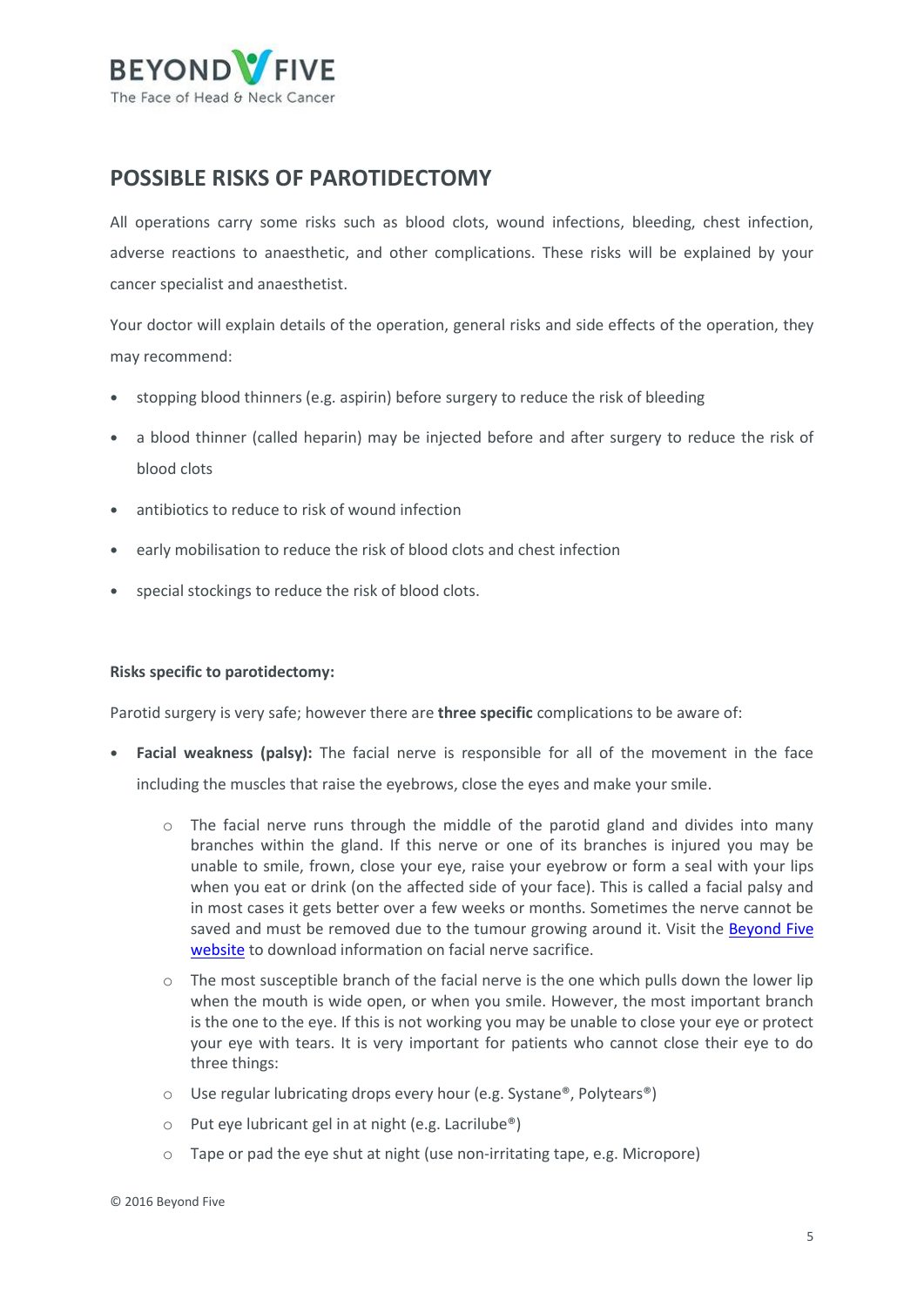

- **• Salivary leak:** The parotid gland produces saliva and the raw edge of the gland may leak saliva following the surgery. Usually this is small and not noticeable, however in about 10% of patients this can present as a clear discharge from the wound.
	- **o** It can be distinguished from an infection because it only discharges when eating, the fluid is clear and there is no fever, but there may be some irritation (redness) from the enzymes in the saliva.
	- **o** Salivary leaks nearly always stop with time but can persist for weeks or months.
	- **o** Some people may experience swelling under the skin caused by a build-up of saliva.
	- **o** Sometimes the fluid is removed with a needle.
- **• Frey's syndrome:** The parotid gland is supplied by nerves that signal for it to produce saliva. If these nerves grow back after parotidectomy into the sweat glands, the skin of the cheek may sweat when you eat.
	- **o** This is called Frey's syndrome after Dr Frey who first described it.
	- **o** It is common after parotid surgery, but in most patients it is so mild they don't know it is happening.
	- **o** Occasionally this is noticeable and can be treated with antiperspirant applied to the skin of the cheek or with Botox (Botulinum toxin) injected under the skin.

# **SIDE EFFECTS AND THEIR MANAGEMENT**

As with all operations, there is a chance that parotidectomy may lead to a number of side effects. You may not experience all of the side effects. Speak with your doctor if you have any questions or concerns about treatment side effects.

Side effects common for parotidectomy may include:

- **• Nausea:** General anaesthetic may cause nausea. This will settle down soon after the operation and can be treated with medications.
- **• Sore throat:** Your throat may be sore initially because of the breathing tube placed during the operation.
- **• Numbness near the ear:** After the operation, the skin on the side of the face and in front of the ear will be numb for some time. This gradually improves over months but the ear lobe usually stays numb.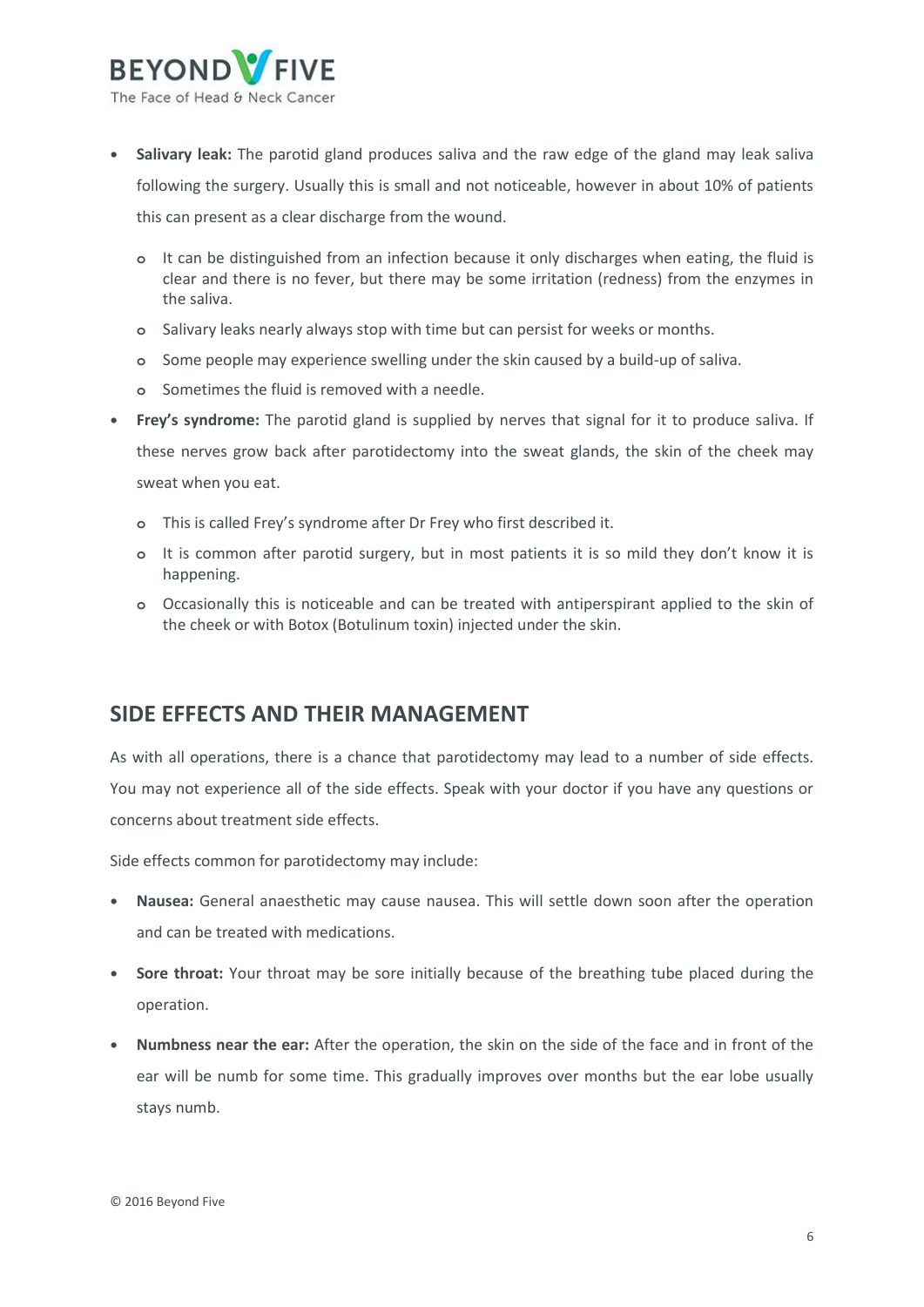

Some people may also experience:

- **• Bleeding or bruising:** There may be a blood clot or bruise underneath the skin in the area of the surgery. Occasionally an operation may be needed to remove this.
- **• Pain when eating:** In a very small number of people, parotidectomy causes 'first bite syndrome'. This is pain with the first bite of a meal. It usually gets better over time.

# **BEFORE GOING HOME**

- **•** Any particular instructions for [wound care](/getmedia/89a1c512-f762-4b76-a080-f8c1052b97b7/Beyond-Five-Wound-Care-Fact-Sheet.aspx) or medications will be provided to you before you go home. You may want to download further information about wound care, which is available on the [Beyond Five website.](http://www.beyondfive.org.au/)
- **•** You will be assessed by the team involved in your care before you go home and follow-up will be arranged with your surgeon and GP.
- **•** Your doctor may prescribe pain medications to help relieve the pain following the operation. Ensure you take the pain relief medications as prescribed by your doctor and speak to your cancer care team if the pain is not under control, gets worse or if the medication causes any side effects. You may want to download information about [pain management,](/getmedia/0bdd4cf4-94b2-49e5-bc9a-3e38e694d9c4/Beyond-Five-Pain-management.aspx) which is available on the [Beyond Five website.](http://www.beyondfive.org.au/)
- **•** If you have some facial weakness, you may need to tape your eyelid shut while you sleep and use eye drops every couple of hours; it is very important to keep the eye lubricated.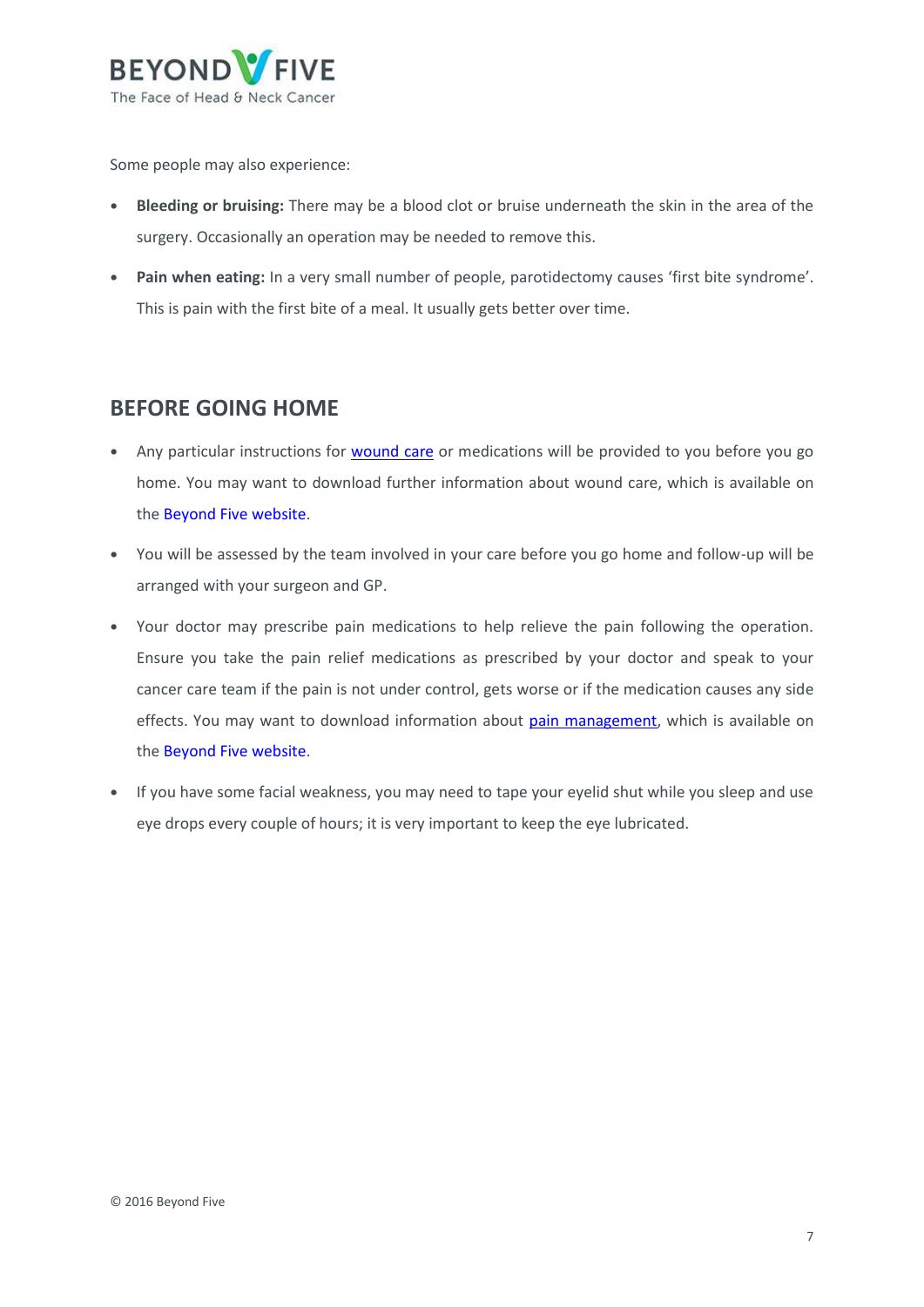

#### **Care of the wound:**

- **•** Each surgeon will close the wound in their own way. Often the wound will have sutures under the skin that cannot be seen. These will dissolve over time and they do not need to be removed. Avoid wearing any tight or restrictive clothing around the neck for a few weeks after the operation.
- **•** There may be a small sticky dressing (called a 'steri-strip') over the wound when you are discharged from hospital. Your doctor will have specific instructions regarding when the dressing should be removed and whether you can get the wound wet.
- **•** There may be a waterproof 'glue' dressing (Dermabond) over the wound following the operation. This is a temporary cover to keep the wound clean; it can be peeled off after a week or so.
- **•** At your first postoperative check, the surgeon will discuss what you can apply to the wound to help avoid a noticeable scar.

#### **Activities**

- **•** For the first few days after arriving home from hospital, it is important to rest and not do any activities that involve moving the neck a lot. If possible, take one or two weeks off work depending on how labour-intensive work may be.
- **•** Do not do any heavy lifting, strenuous exercise or contact sports for a month after the operation, although it is ok to go for walks as soon as you feel up to it. If you have small children it is recommended that you do not lift them for 1–2 weeks.
- **•** You can drive after a week or as soon as you feel comfortable with the range of movement in your neck, but you must not drive if you feel that your ability is impaired.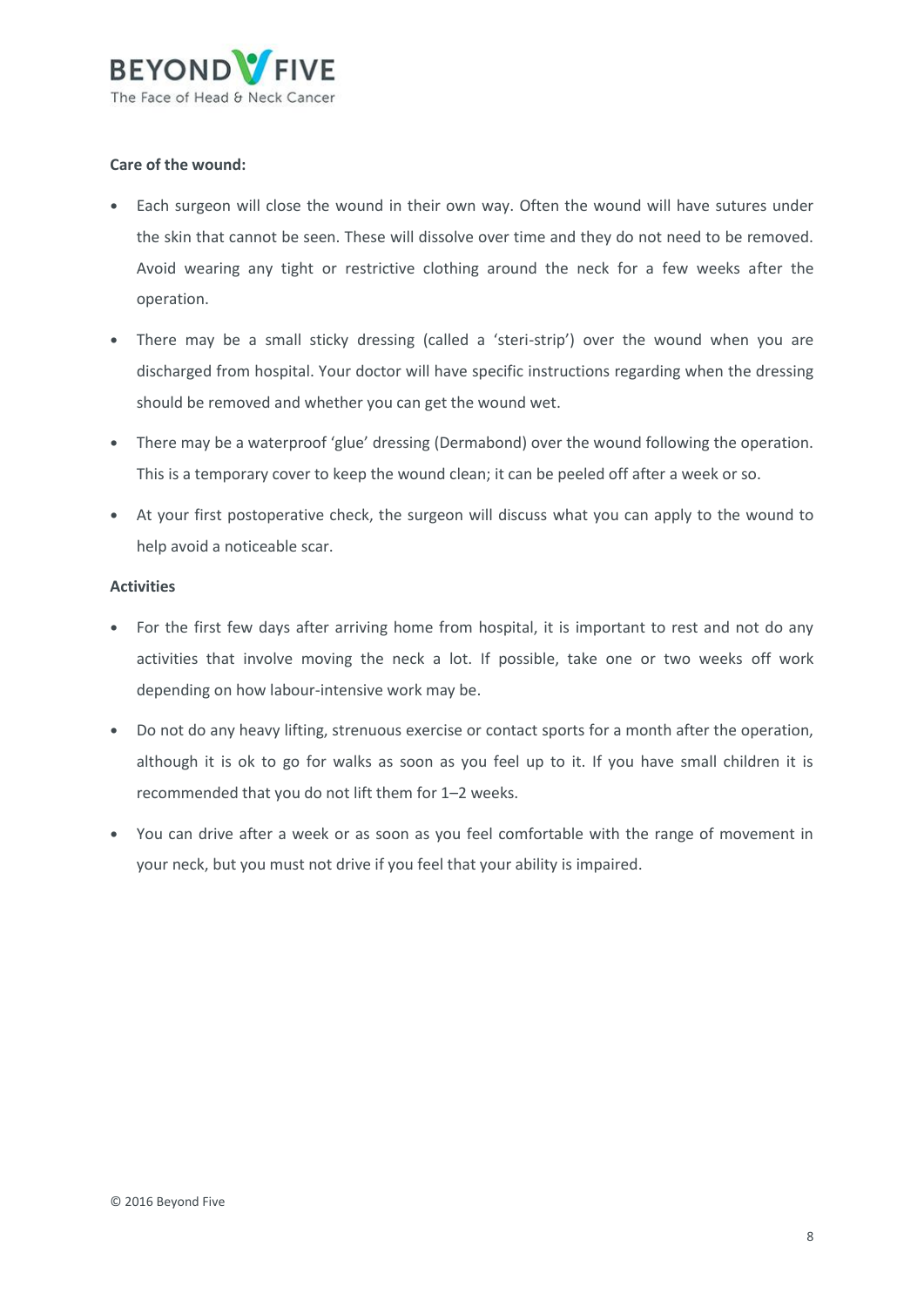

#### **Symptoms to watch for after discharge from hospital**

- **• Significant swelling:** There may be some mild swelling after the operation. This is normal and may last for some weeks. However, if this becomes very noticeable and painful, contact the surgeon, your family doctor or the hospital.
- **• Discharge from the wound:** If the wound becomes red, hot and starts to discharge you may have an infection and should contact the surgeon or your family doctor, as you may need antibiotics. If your wound discharges a clear fluid this may just be saliva.
- **• Fever:** If you develop a fever contact your surgeon or your family doctor.

### **FOLLOW-UP CARE**

- **•** After your operation, you will continue to have regular follow-up visits with your specialist doctor and cancer care team. If the tumour removed is benign (not cancer) then only one or two visits may be needed. However, if the tumour is a cancer then you will need long-term follow-up.
- **•** Sometimes the diagnosis of parotid cancer has been made prior to the operation, based on a biopsy, so you are prepared for this result. However sometimes an unexpected cancer may be found. Should this happen, your treatment plan may change.
- **•** Depending on the pathology report, it may be recommended that you have radiation therapy and/or chemotherapy treatment following the operation. You will be referred to doctors (oncologists) who specialise in cancer treatment.
- **•** Follow-up may also be needed for any facial weakness, especially if your eye has been affected. Any additional reconstruction, cosmetic procedures or treatments that you may need are planned after discharge. This enables time for you to recover from the initial operation, get results of the pathology that examined the tissue removed at the operation, and make the arrangements for any additional treatment or next steps.

For further information about the operation for cancer and what to expect, you can also refer to [Understanding Surgery: a guide for people with cancer, their families and friends.](http://www.cancer.org.au/content/about_cancer/treatment/Understanding-Surgery_booklet_April_2016.pdf)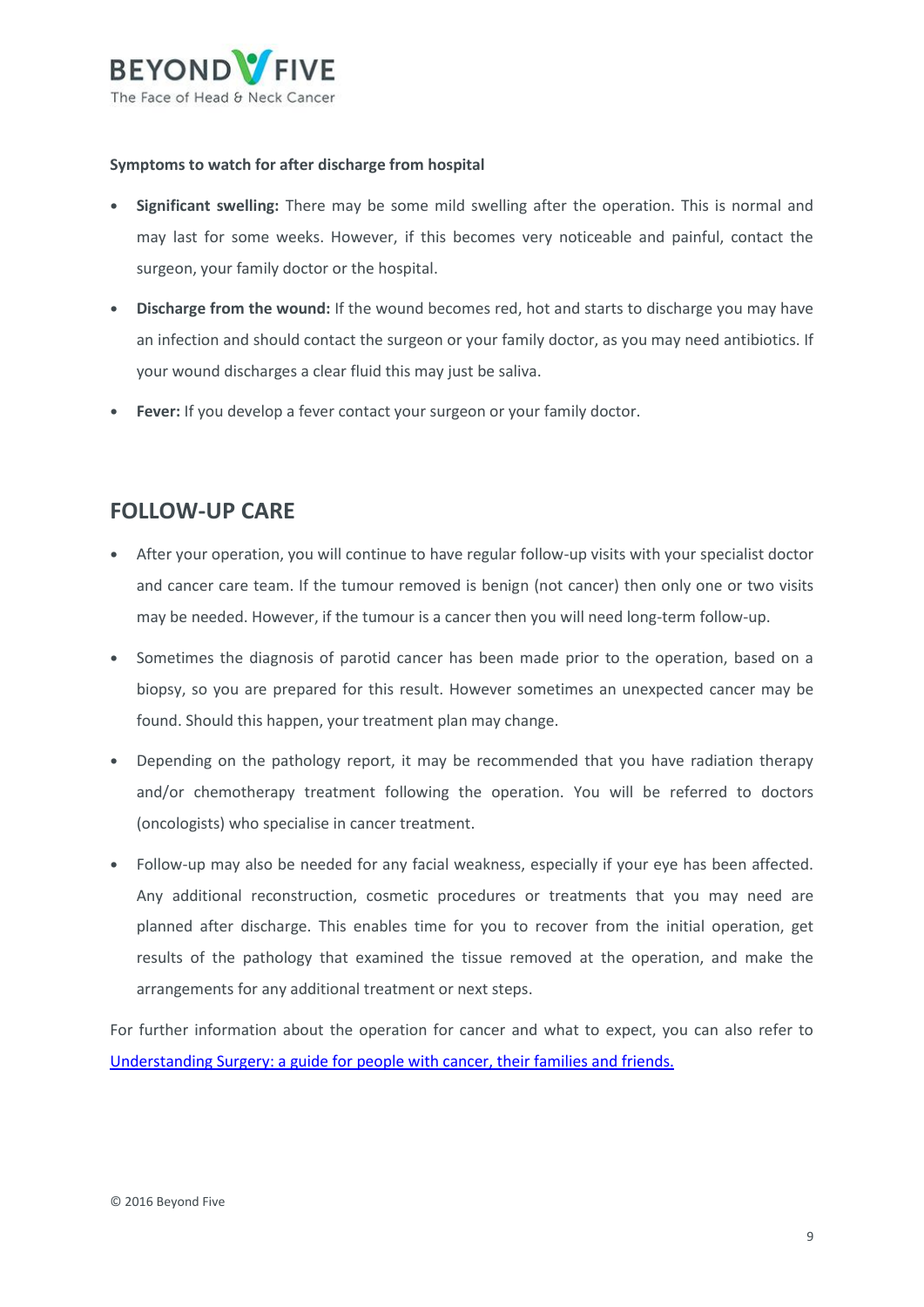

# **QUESTIONS TO ASK YOUR DOCTOR**

- **•** What sort of tumour do I have? Is it a cancer and where is it located?
- **•** If the tumour is a cancer, what are the chances that the surgery will cure the cancer?
- **•** What will happen if I don't have the surgery?
- **•** Do I need a neck dissection?
- **•** What lifestyle changes (diet, exercise) do you recommend I make?
- **•** What are the possible side effects of treatment? How can they be prevented or managed?
- **•** How long will I be in hospital and how long do I need off driving, work and exercise?
- **•** Will the treatment affect my ability to eat, swallow or speak?
- **•** Will I need a feeding tube?
- **•** Will I need extra treatment after surgery?
- **•** When will I get the pathology results?
- **•** What follow-up tests will I need after the operation?
- **•** Will I be able to lead a normal life?
- **•** Am I suitable for any clinical trials?
- **•** How much will the operation cost? Will my health insurance cover it?
- **•** If I wanted to get a second opinion, can you provide all my medical details?